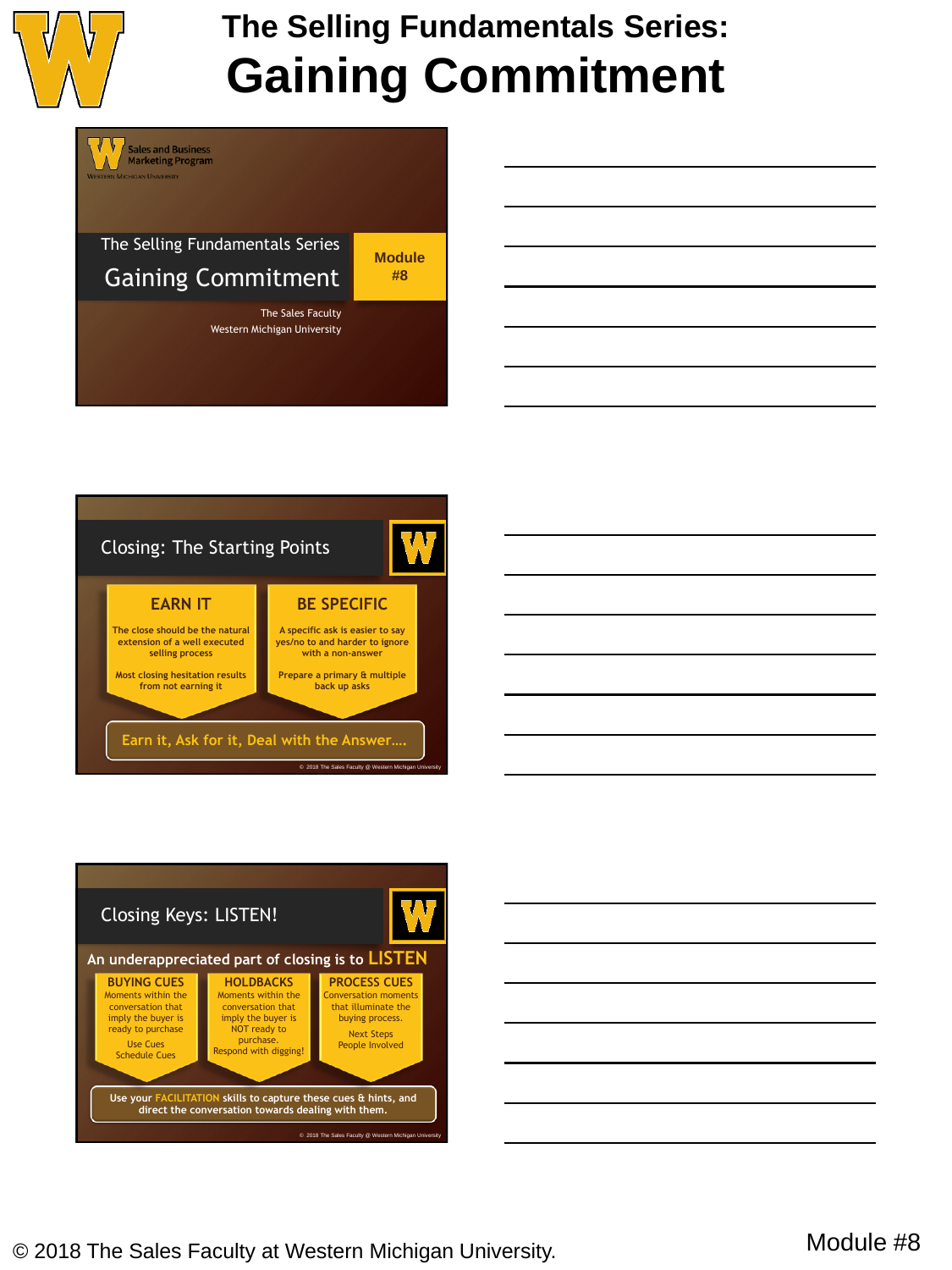



|  | <u> 1989 - Johann Stoff, amerikansk politiker (d. 1989)</u>                                                           |  |
|--|-----------------------------------------------------------------------------------------------------------------------|--|
|  | <u> 1989 - Johann Barn, amerikan bernama di sebagai bernama di sebagai bernama di sebagai bernama di sebagai ber</u>  |  |
|  | <u> 1989 - Johann Stoff, deutscher Stoffen und der Stoffen und der Stoffen und der Stoffen und der Stoffen und de</u> |  |
|  |                                                                                                                       |  |
|  | <u> 1989 - Johann Stoff, deutscher Stoffen und der Stoffen und der Stoffen und der Stoffen und der Stoffen und de</u> |  |
|  |                                                                                                                       |  |





Dealing with the Stall: **Action 1** "let me think it over and get back to you"



### **1. Circle Back**

- It is common for buyer to use the stall as an excuse for another issue – try to identify that issue and deal with it.
- **DIRECTLY ASK** what is holding them back
- See if you can create a new opportunity to ask, and if you do ASK AGAIN!

© 2018 The Sales Faculty @ W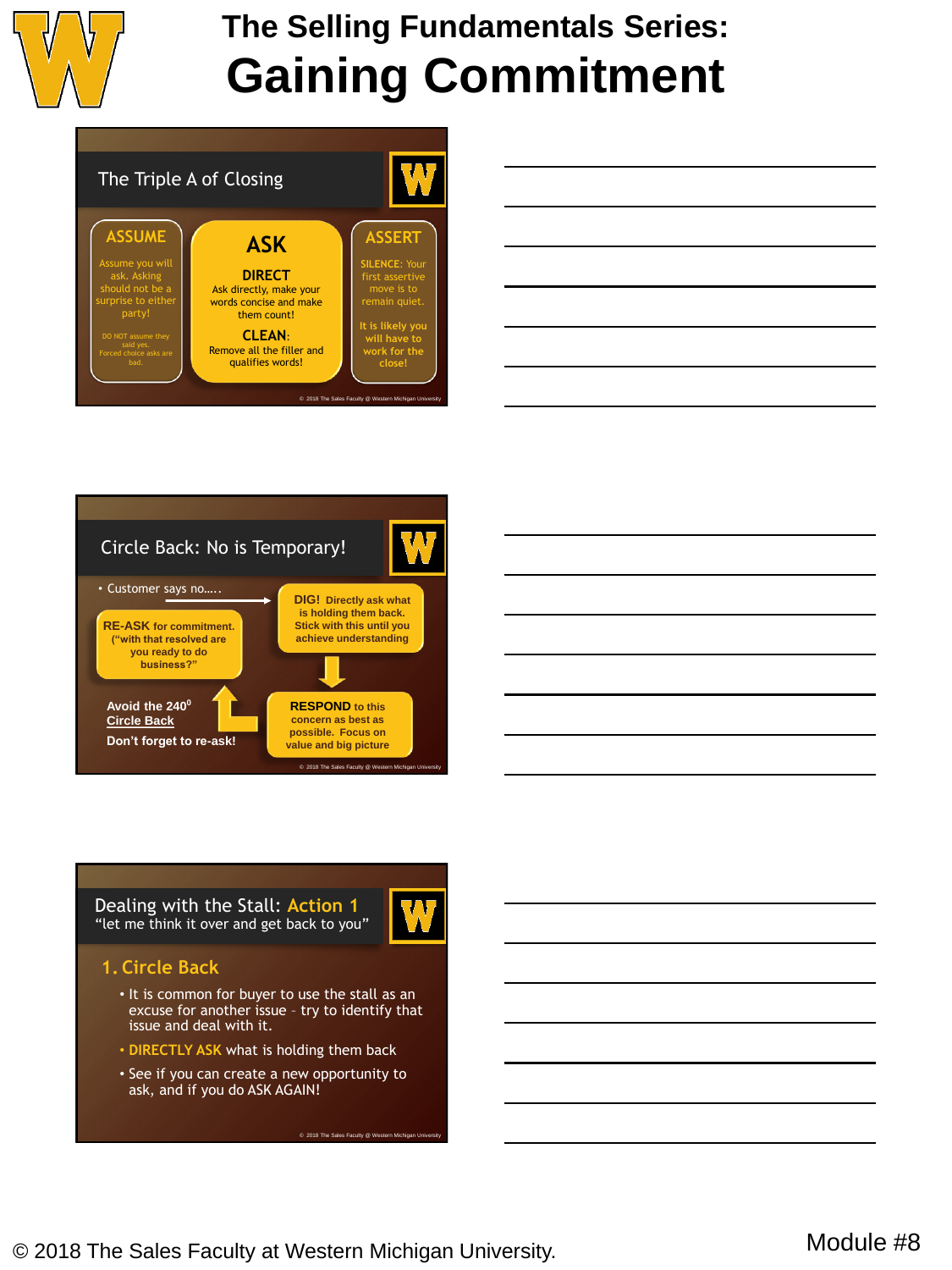

Dealing with the Stall: **Action 2** "let me think it over and get back to you"



#### **2. Check Pulse**

- "If you had to decide right now……."
- "What would you recommend to the buyer?"
- Use the answer to ….
	- CLOSE AGAIN
	- SUGGEST A NEW STEP
- At least know whether you are winning or losing and then behave appropriately based on the answer.

 $@ 2018$  The Sales Faculty  $@ W$ 

Dealing with the Stall: **Action 3** "Let me think it over and get back to you"



#### **3. Tighten your Grip**

- Work to make time gap between now and final decision as "tight" as possible
- UNCOVER PROCESS: Be sure you know what the next steps are and see if you can insert yourself into those.
	- Find time / people / process between you and a deal
	- Request to meet or be involved as much as possible
	- Suggest new step in process

#### **Special Closing Situation #1**

**The Subject-To Close** When things can't be finished now



© 2018 The Sales Faculty @ Western Michig

• Sometimes you can't finish things at current meeting. But you can still close!

#### **Subject-To Close**

Ask if the buyer is willing to commit, if and when the remaining holdback issues are resolved. "Assuming I can secure the additional discount, can we consider this a done deal?" "Once you verify with your Tech guy, do we have a deal?

© 2018 The Sales Faculty @ \